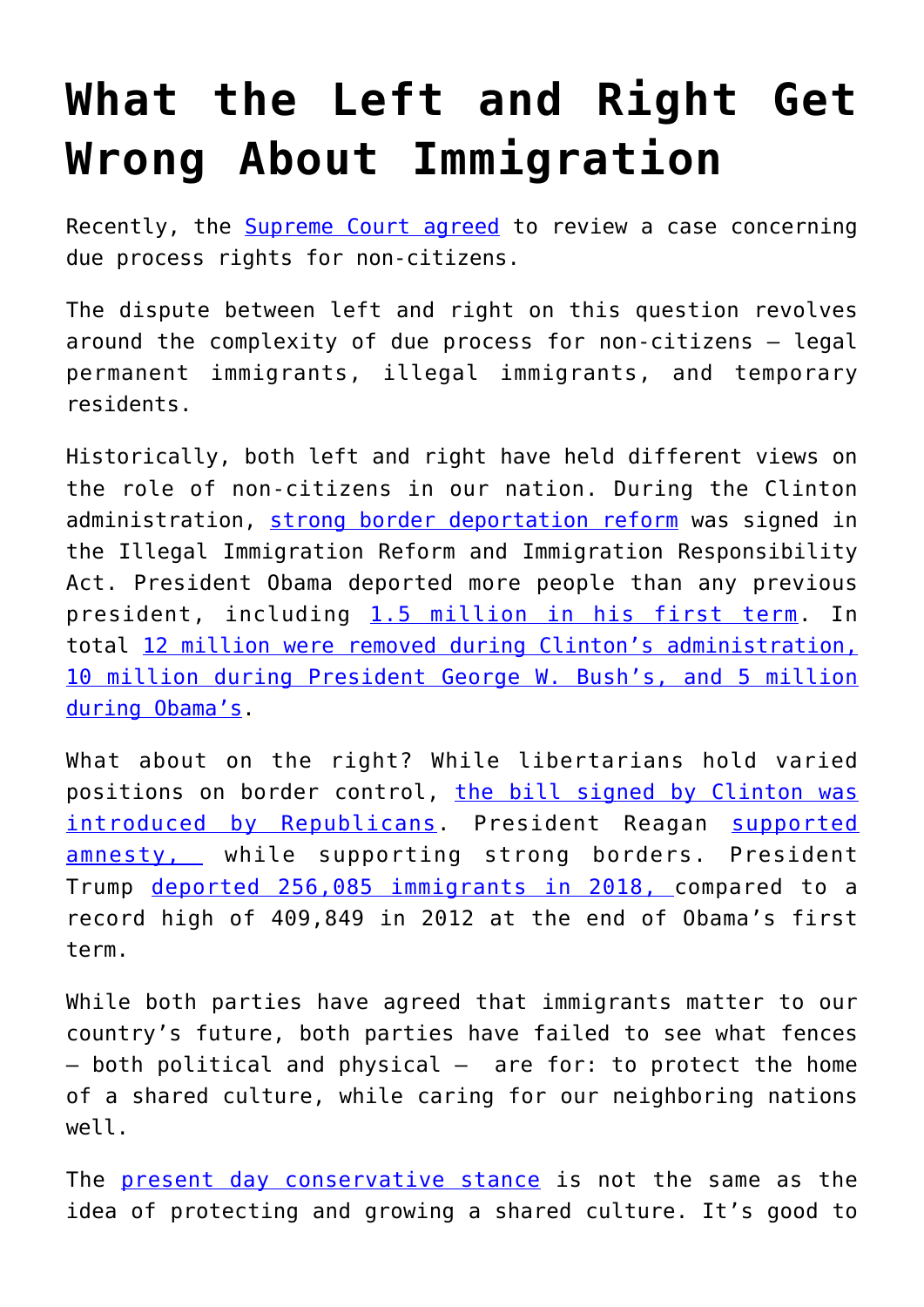protect American interests, but [conservatives should make](https://www.lawliberty.org/2019/10/23/toward-a-renewed-liberal-nationalism/?utm_source=LAL+Updates&utm_campaign=c7a028b0a8-LAL_Daily_Updates&utm_medium=email&utm_term=0_53ee3e1605-c7a028b0a8-72465157) [clear what those are.](https://www.lawliberty.org/2019/10/23/toward-a-renewed-liberal-nationalism/?utm_source=LAL+Updates&utm_campaign=c7a028b0a8-LAL_Daily_Updates&utm_medium=email&utm_term=0_53ee3e1605-c7a028b0a8-72465157)

When we argue for immigration because of economic value without considering the complexity of cultural loyalty, we assume that men are as interchangeable as money. Materialism – on both the left and the right – denies our differences in culture. Speech, family authority, religious identity, parenting styles, schema for assimilating, views on human flourishing – all have complex impacts on the internal cohesion of American culture.

Knowing that men need money and markets is not the same as knowing what makes men human. We have to dig deeper wells and rediscover what it means to share a common history which gave us common values. To go forward, we must go back.

Learning lessons from our shared Judeo-Christian cultural origins and Greco-Roman political structure might put our nation and households in a position of strength so that we can in fact, better care for other nations.

Both left and right miss the reality that the debate on immigration is not about walls, or deportations. It's really a debate about culture and meaning.

We must first agree that creating and preserving a common culture is a good preceding all other national goods. Then we must discuss what that common culture should look like.

Might not [declining birth rates](https://www.pewresearch.org/fact-tank/2019/05/22/u-s-fertility-rate-explained/), [rising](https://www.pewsocialtrends.org/2019/02/20/most-u-s-teens-see-anxiety-and-depression-as-a-major-problem-among-their-peers/) [depression](https://www.pewsocialtrends.org/2019/02/20/most-u-s-teens-see-anxiety-and-depression-as-a-major-problem-among-their-peers/) rates, [increasing suicides,](https://www.cdc.gov/nchs/products/databriefs/db330.htm) [opioid](https://www.foxbusiness.com/money/melania-trump-opioid-crisis-response) [abuse](https://www.foxbusiness.com/money/melania-trump-opioid-crisis-response) and [obesity](https://www.cdc.gov/obesity/data/adult.html), be symptoms of a widespread crisis of meaninglessness?

Beneath the opaque and mysterious diversity of [the religious](https://www.pewforum.org/2019/10/17/in-u-s-decline-of-christianity-continues-at-rapid-pace/) ["nones" increasing,](https://www.pewforum.org/2019/10/17/in-u-s-decline-of-christianity-continues-at-rapid-pace/) couldn't this be the perfect opportunity to [discuss a vision of life together as Americans?](https://mereorthodoxy.com/national-conservative-awakening/)